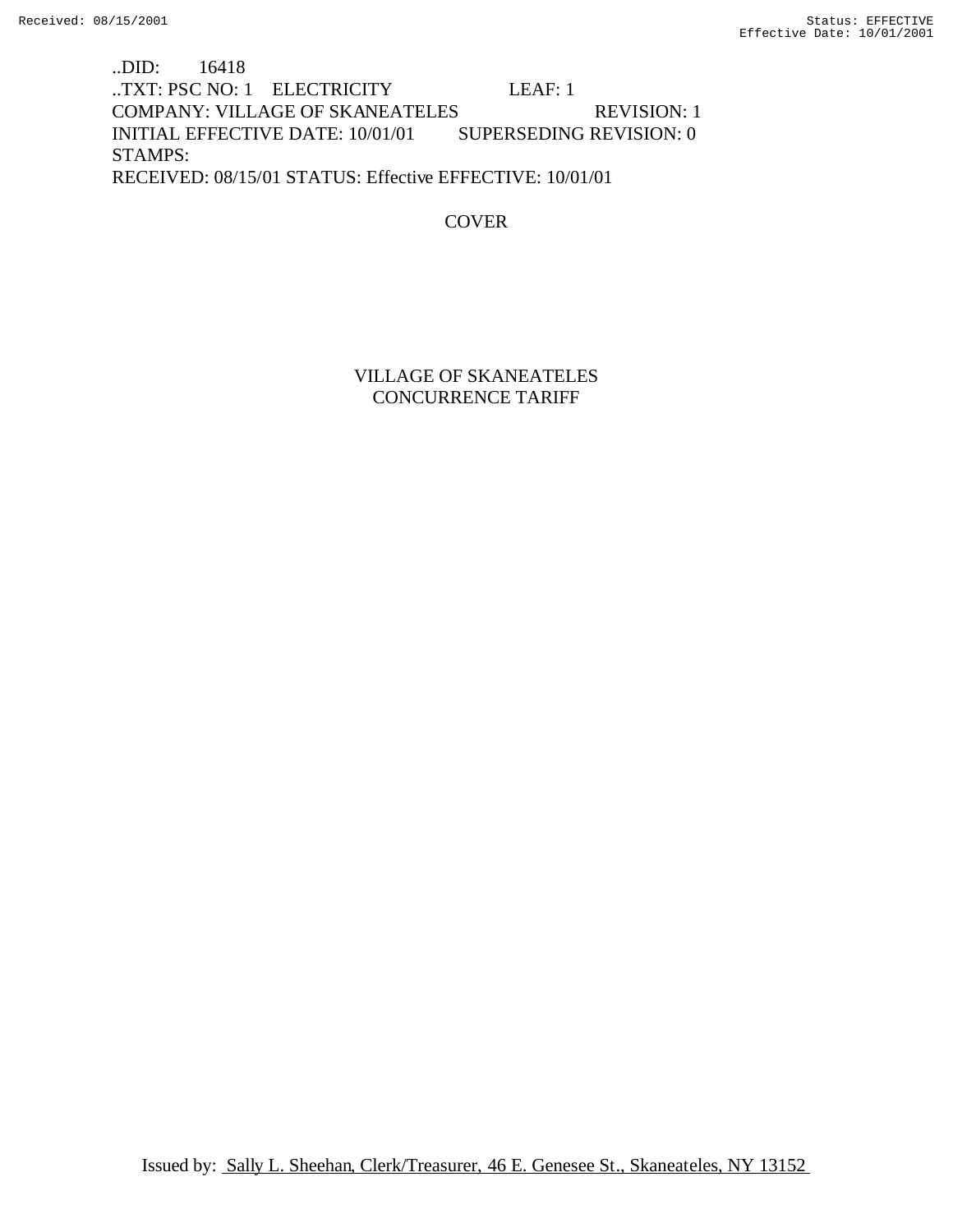| .DID:                                                    | 16429                                                        |                |  |  |  |  |
|----------------------------------------------------------|--------------------------------------------------------------|----------------|--|--|--|--|
|                                                          | TXT: PSC NO: 1 ELECTRICITY<br>LEAF: 2                        |                |  |  |  |  |
|                                                          | <b>COMPANY: VILLAGE OF SKANEATELES</b><br><b>REVISION: 1</b> |                |  |  |  |  |
|                                                          | INITIAL EFFECTIVE DATE: 10/01/01 SUPERSEDING REVISION: 0     |                |  |  |  |  |
| <b>STAMPS:</b>                                           |                                                              |                |  |  |  |  |
| RECEIVED: 08/15/01 STATUS: Effective EFFECTIVE: 10/01/01 |                                                              |                |  |  |  |  |
|                                                          |                                                              |                |  |  |  |  |
|                                                          | <b>TABLE OF CONTENTS</b>                                     |                |  |  |  |  |
|                                                          |                                                              | LEAF#          |  |  |  |  |
| $\mathbf{I}$ .                                           | <b>GENERAL INFORMATION</b>                                   |                |  |  |  |  |
|                                                          | <b>CONCURRENCE</b><br>A.                                     | 3              |  |  |  |  |
|                                                          | <b>TERRITORY TO WHICH SCHEDULE APPLIES</b><br><b>B.</b>      | $\overline{3}$ |  |  |  |  |
|                                                          |                                                              |                |  |  |  |  |
| $\Pi$ .                                                  | <b>SERVICE CLASSIFICATION NO. 1</b>                          | $\overline{4}$ |  |  |  |  |
|                                                          | Residential                                                  |                |  |  |  |  |
|                                                          |                                                              |                |  |  |  |  |
| III.                                                     | <b>SERVICE CLASSIFICATION NO. 2</b>                          | 6              |  |  |  |  |
|                                                          | General Service - Non-demand Metered                         |                |  |  |  |  |
|                                                          |                                                              |                |  |  |  |  |
| IV.                                                      | <b>SERVICE CLASSIFICATION NO. 3</b>                          | 8              |  |  |  |  |
|                                                          | General Service - Demand Metered                             |                |  |  |  |  |
|                                                          |                                                              |                |  |  |  |  |
| V.                                                       | <b>SERVICE CLASSIFICATION NO. 4</b>                          | 10             |  |  |  |  |
|                                                          | Private Outdoor Lighting                                     |                |  |  |  |  |
|                                                          |                                                              |                |  |  |  |  |
| VI.                                                      | <b>SERVICE CLASSIFICATION NO. 5</b>                          | 12             |  |  |  |  |
|                                                          | <b>Street Lighting</b>                                       |                |  |  |  |  |
|                                                          |                                                              |                |  |  |  |  |

# VII. CHARGES A. RECONNECTION CHARGE 14 B. INSUFFICIENT FUNDS CHECK CHARGE 14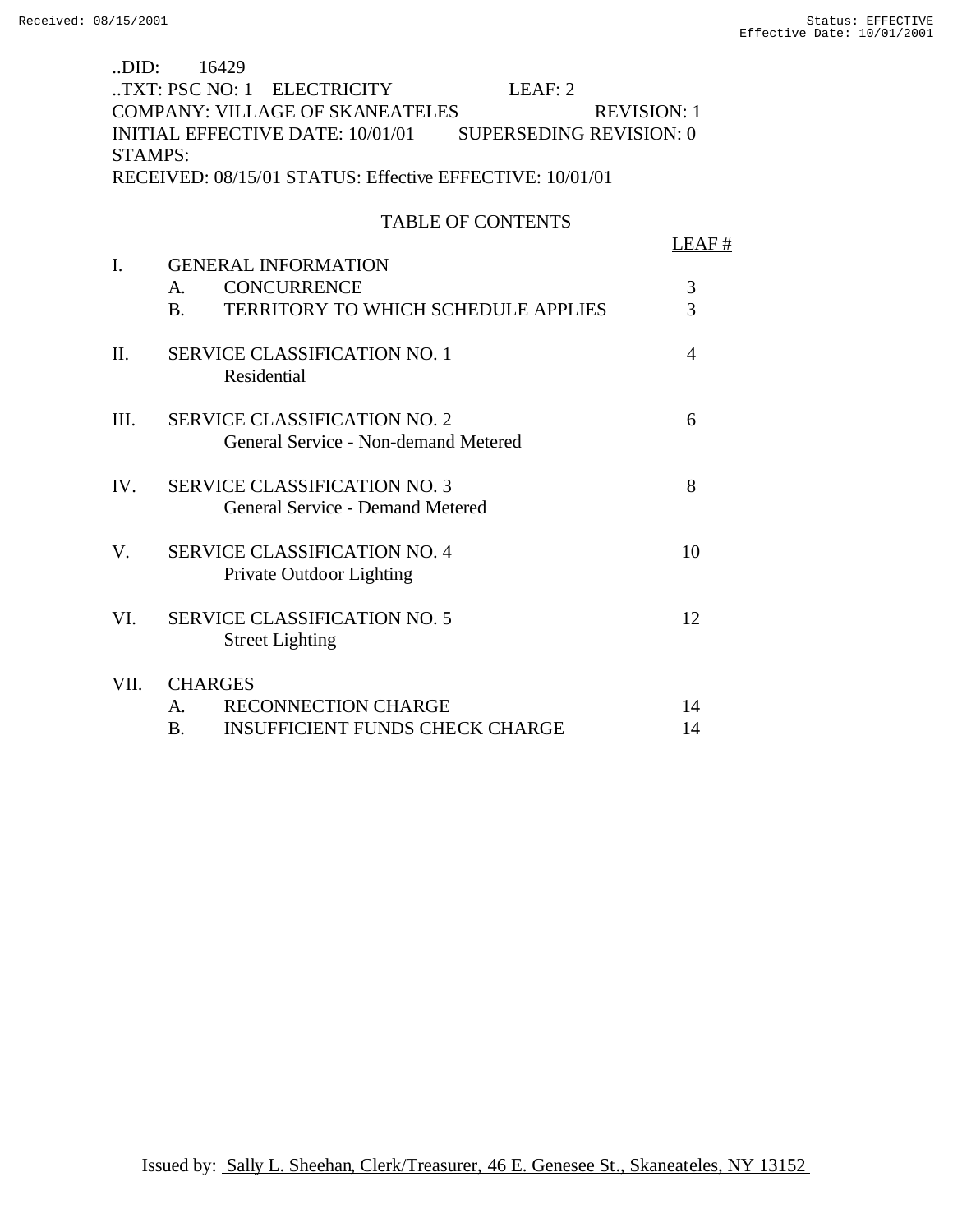# ..DID: 16430 ..TXT: PSC NO: 1 ELECTRICITY LEAF: 3 COMPANY: VILLAGE OF SKANEATELES REVISION: 1 INITIAL EFFECTIVE DATE: 10/01/01 SUPERSEDING REVISION: 0 STAMPS: RECEIVED: 08/15/01 STATUS: Effective EFFECTIVE: 10/01/01

# GENERAL INFORMATION

### A. CONCURRENCE:

The Village of Skaneateles concurs in and agrees to abide by the rules and regulations as set forth in the generic tariff filed by the New York Municipal Power Agency (NYMPA) in Case No. 97-E-1575.

### B. TERRITORY TO WHICH SCHEDULE APPLIES:

These rates, rules and regulations are applicable to the Village of Skaneateles served under franchises granted to the Village of Skaneateles.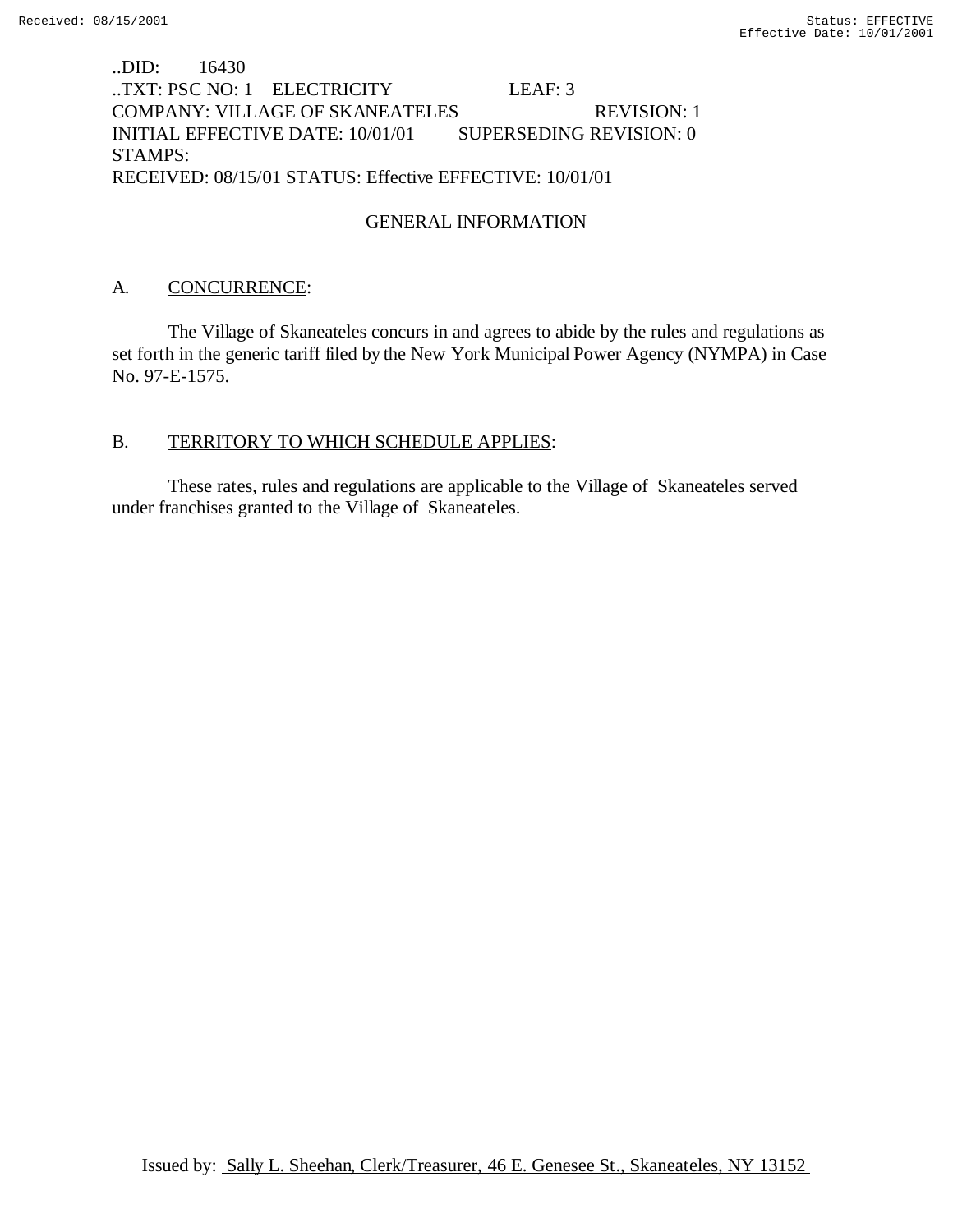# ..DID: 16431 ..TXT: PSC NO: 1 ELECTRICITY LEAF: 4 COMPANY: VILLAGE OF SKANEATELES REVISION: 1 INITIAL EFFECTIVE DATE: 10/01/01 SUPERSEDING REVISION: 0 STAMPS: RECEIVED: 08/15/01 STATUS: Effective EFFECTIVE: 10/01/01

# SERVICE CLASSIFICATION NO. 1 Residential

### APPLICABLE TO USE OF SERVICE FOR:

Single-phase residential purpose usage in an individual residence; in an individual flat or individual apartment in a multiple-family dwelling; for residential purposes in a rooming house where not more than four (4) rooms are available for rent; and for single phase farm service when supplied through the farm residence meter; use exclusively in connection with religious purposes by corporations or associations organized and conducted in good faith for religious purposes, and including the operation by such corporation or association of a school, not withstanding that secular subjects are taught at such school; for single-phase service exclusively in connection with a community residence as defined in subdivision 28, 28A or 28B of section 1.03 of the Mental Hygiene Law, provided that such residence is operated by a not-for-profit corporation and if supervisory staff is on site on a twenty-four hour per day basis that the residence provides living accommodations for fourteen or fewer residents; and use for any post or hall owned or leased by a not-for-profit organization that is a veterans organization.

### CHARACTER OF SERVICE:

Continuous, Alternating Current at approximately 60 Cycle; three wire 120/140 volt single phase; four wire 120/208 volt and three wire 240 or 240/480 volt three phase depending upon the characteristics of the load and the circuit from which service is supplied.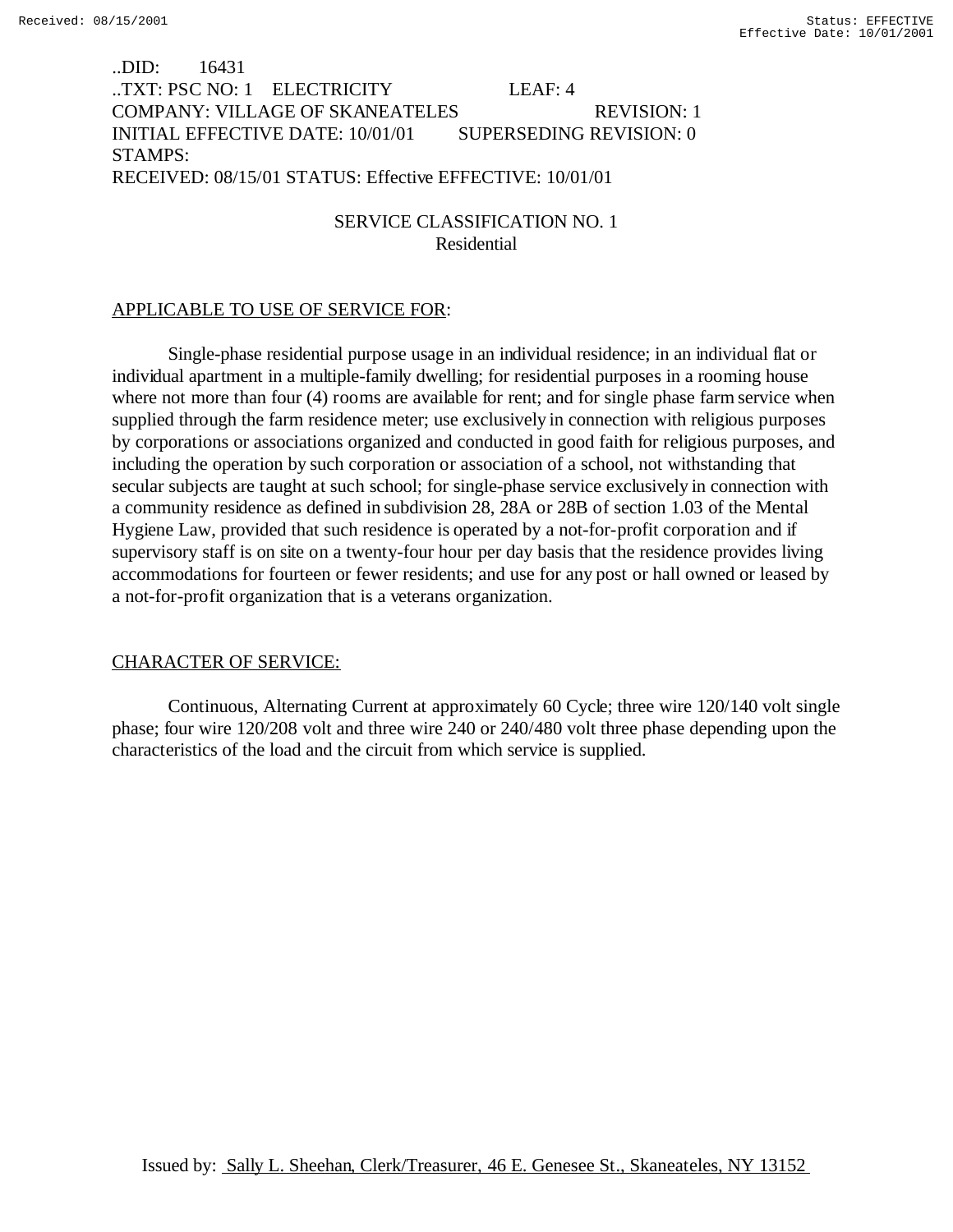# ..DID: 16419 ..TXT: PSC NO: 1 ELECTRICITY LEAF: 5 COMPANY: VILLAGE OF SKANEATELES REVISION: 1 INITIAL EFFECTIVE DATE: 10/01/01 SUPERSEDING REVISION: 0 STAMPS: RECEIVED: 08/15/01 STATUS: Effective EFFECTIVE: 10/01/01

# SERVICE CLASSIFICATION NO. 1 (CONT'D) Residential

# MONTHLY RATE:

| Rate     |
|----------|
| \$3.25   |
|          |
| \$0.0340 |
|          |
|          |
| \$0.0340 |
| \$0.0504 |
|          |

# MINIMUM CHARGE:

The minimum charge is the customer charge.

# PURCHASED POWER ADJUSTMENT:

The charge set forth in this service classification shall be subject to a purchased power adjustment as explained in Rule IX of the NYMPA generic tariff.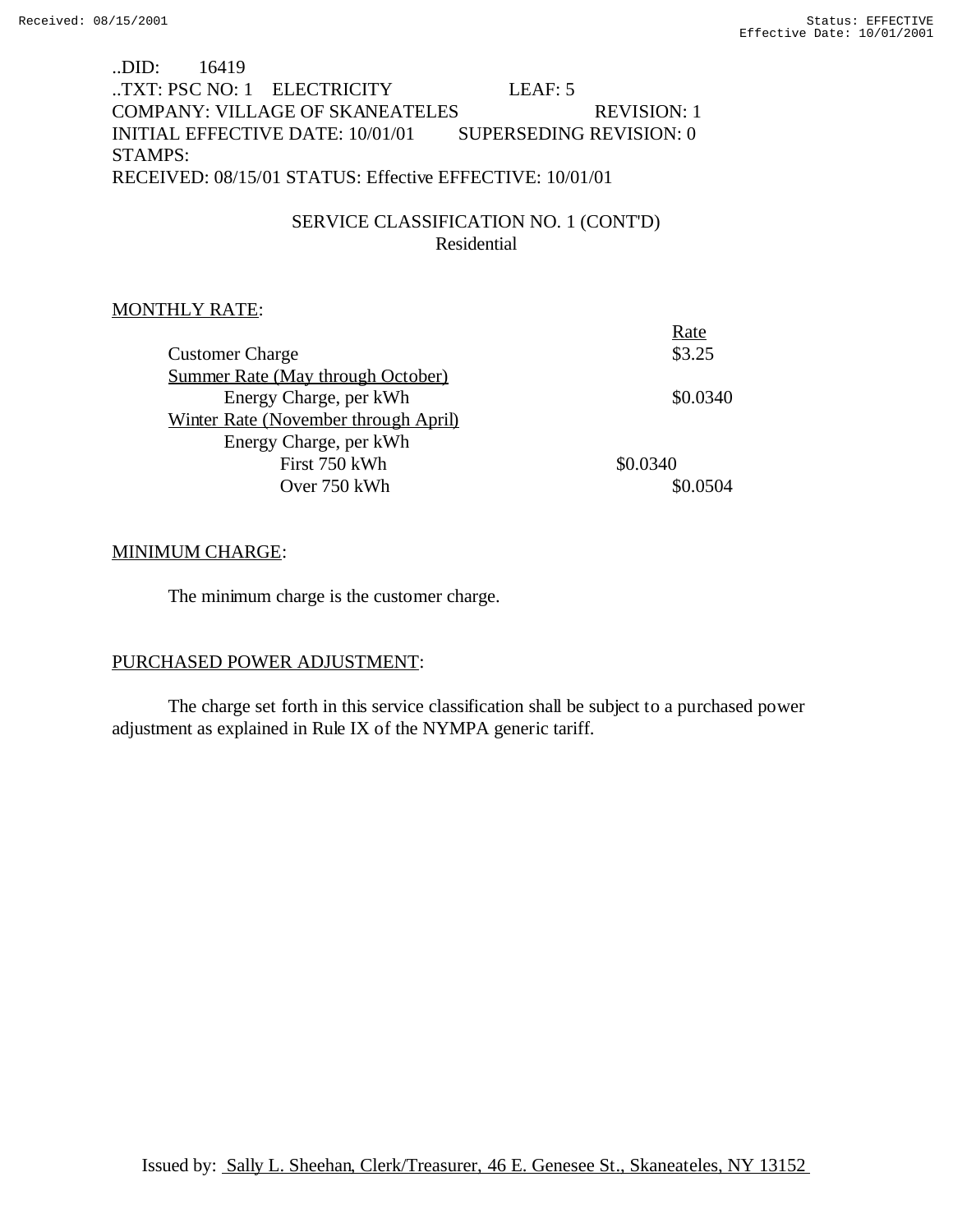### ..DID: 16420 ..TXT: PSC NO: 1 ELECTRICITY LEAF: 6 COMPANY: VILLAGE OF SKANEATELES REVISION: 1 INITIAL EFFECTIVE DATE: 10/01/01 SUPERSEDING REVISION: 0 STAMPS: RECEIVED: 08/15/01 STATUS: Effective EFFECTIVE: 10/01/01

SERVICE CLASSIFICATION NO. 2 General Service - Non-demand Metered

#### APPLICABLE TO USE OF SERVICE FOR:

Small General Service inside the Village of Skaneateles for customers with energy use less than 6000 kWh and less than 20 kW during all winter months from November through April. If a customer's energy use equals or exceeds 6000 kWh or demand equals or exceeds 20 kW during any said winter month, that customer will be moved to Service Classification No. 3 for a minimum of 12 months.

#### CHARACTER OF SERVICE:

Continuous, alternating current, nominal 60 Cycle, single phase three wire 120/240 volt; three phase three wire 240 volt; three phase four wire 208 volt. (Voltage at option of Village)

#### MONTHLY RATE:

|                                      | Rate     |
|--------------------------------------|----------|
| <b>Customer Charge</b>               | \$3.50   |
| Summer Rate (May through October)    |          |
| Energy Charge, per kWh               | \$0.0344 |
| Winter Rate (November through April) |          |
| Energy Charge, per kWh               | \$0.0465 |

#### MINIMUM CHARGE:

The minimum charge is the customer charge.

#### TERMS OF PAYMENT:

All bills are due when rendered. Full payment must be received on or before the date shown on the bill to avoid a late payment charge of 1.5% as provided in Rule VIII of the NYMPA generic tariff.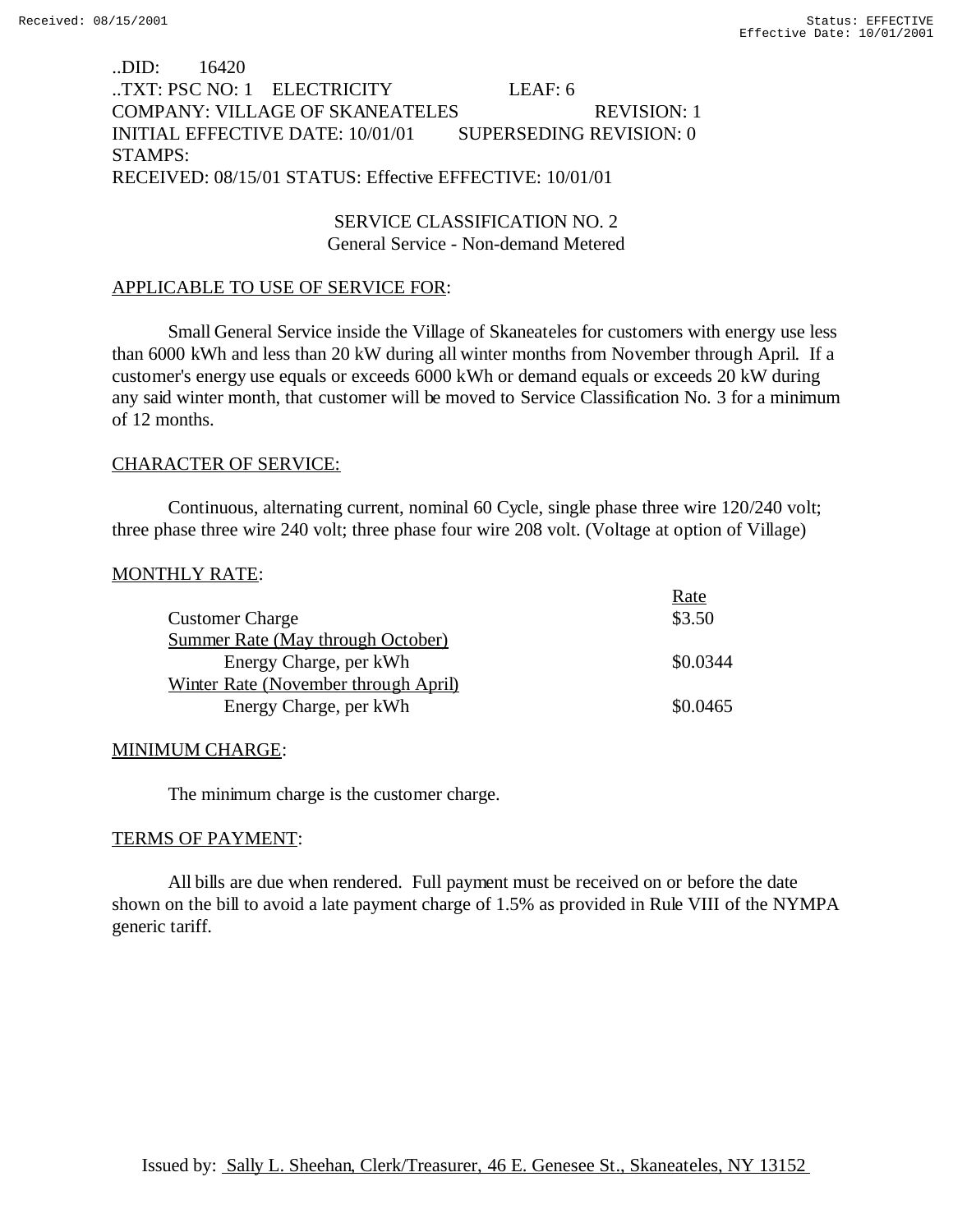# ..DID: 16421 ..TXT: PSC NO: 1 ELECTRICITY LEAF: 7 COMPANY: VILLAGE OF SKANEATELES REVISION: 1 INITIAL EFFECTIVE DATE: 10/01/01 SUPERSEDING REVISION: 0 STAMPS: RECEIVED: 08/15/01 STATUS: Effective EFFECTIVE: 10/01/01

SERVICE CLASSIFICATION NO. 2 (CONT'D) General Service - Non-demand Metered

#### PURCHASED POWER ADJUSTMENT:

The charges set forth in this service classification shall be subject to a purchased power adjustment as explained in Rule IX of the NYMPA generic tariff.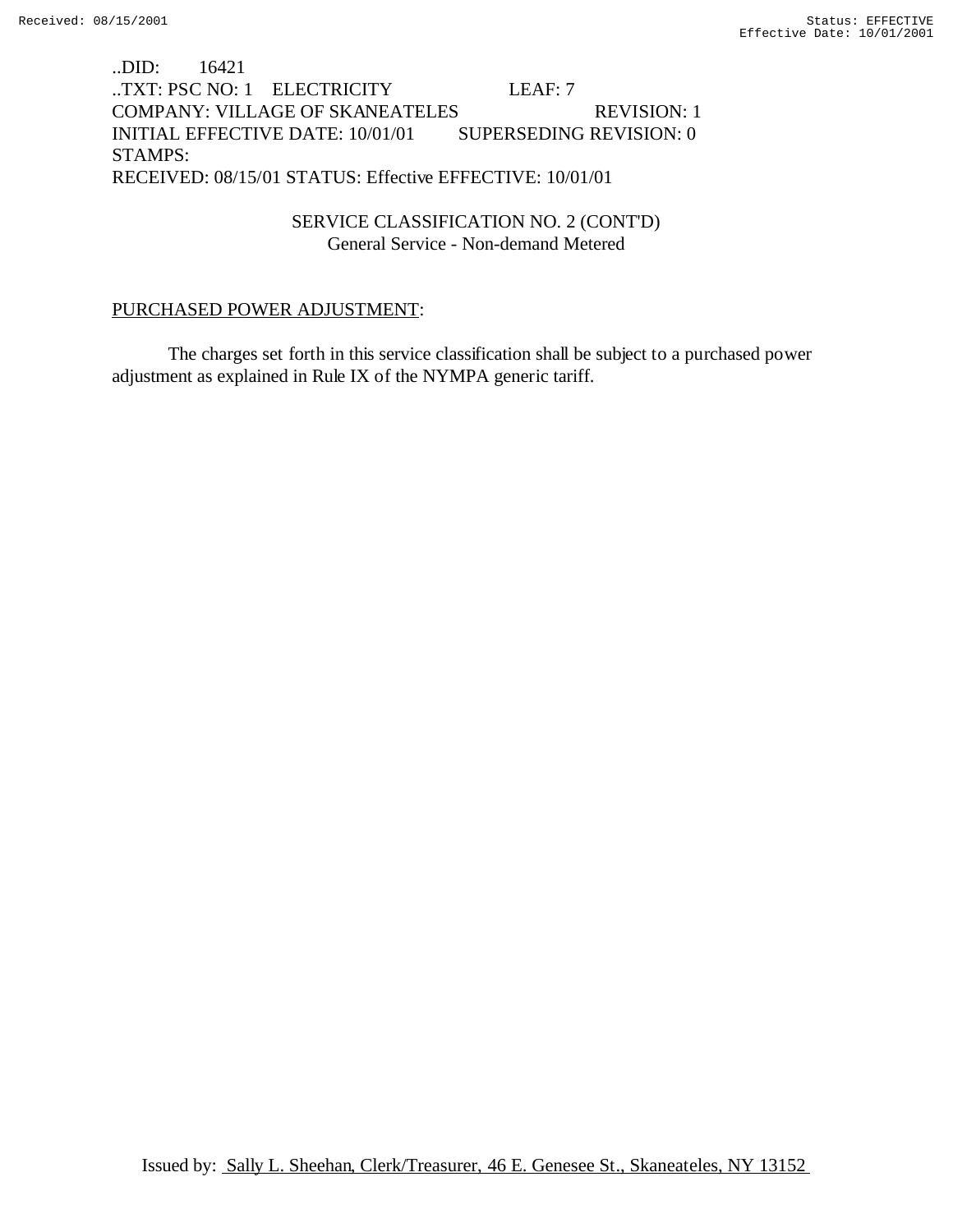### ..DID: 16422 ..TXT: PSC NO: 1 ELECTRICITY LEAF: 8 COMPANY: VILLAGE OF SKANEATELES REVISION: 1 INITIAL EFFECTIVE DATE: 10/01/01 SUPERSEDING REVISION: 0 STAMPS: RECEIVED: 08/15/01 STATUS: Effective EFFECTIVE: 10/01/01

### SERVICE CLASSIFICATION NO. 3 General Service - Demand Metered

### APPLICABLE TO USE OF SERVICE FOR:

A demand meter shall be installed and the demand rate shall apply whenever a customer's energy usage exceeds 6000 kWh in any winter month (November through April). The demand meter shall remain in place and the demand rate shall apply until such time as the customer's energy usage and demand falls below 6000 kWh and 20 kW respectively for 12 continuous months, which requirement may not be changed by termination and re-initiation of service.

#### CHARACTER OF SERVICE:

Continuous, alternating current, nominal 60 Cycle, three phase 208, 240 and 2400 volt. (Voltage at option of Village)

#### MONTHLY RATE:

|                              | Rate     |
|------------------------------|----------|
| <b>Active Demand Charge:</b> |          |
| First 20 kW or less          | \$80.00  |
| Over 20 kW, per kW           | \$4.00   |
| Energy Charge, per kWh       | \$0.0157 |

#### DETERMINATION OF DEMAND:

The Active Demand shall be the maximum fifteen minute integrated kilowatt demand. For billing purposes the Active Demand shall be the greatest of the following:

- 1. The demand occurring during the month for which charge is made.
- 2. 75% of the highest demand occurring during any of the preceding eleven months.
- 3. Twenty (20) kilowatts.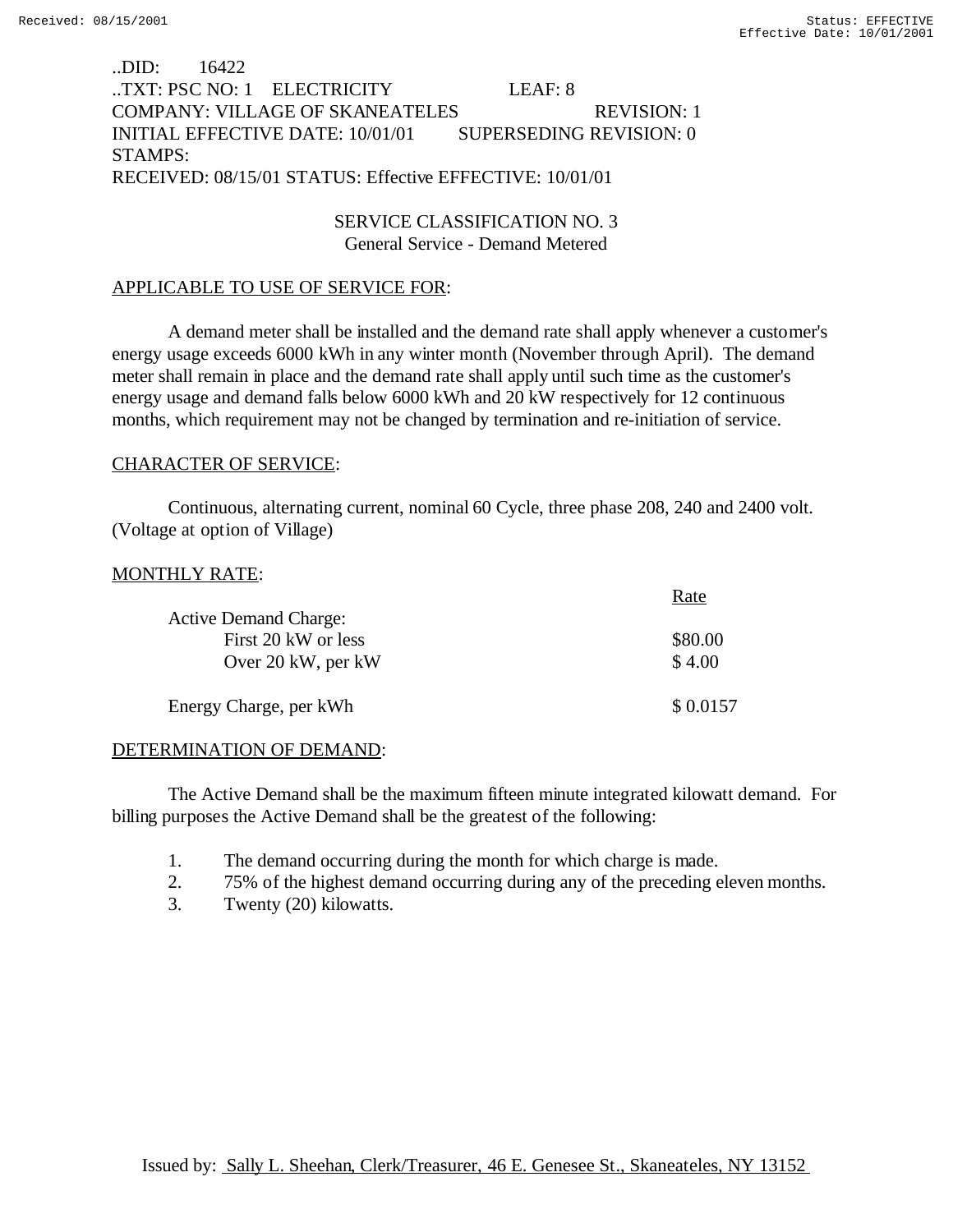## ..DID: 16423 ..TXT: PSC NO: 1 ELECTRICITY LEAF: 9 COMPANY: VILLAGE OF SKANEATELES REVISION: 1 INITIAL EFFECTIVE DATE: 10/01/01 SUPERSEDING REVISION: 0 STAMPS: RECEIVED: 08/15/01 STATUS: Effective EFFECTIVE: 10/01/01

## SERVICE CLASSIFICATION NO. 3 (CONT'D) General Service - Demand Metered

# TERMS OF PAYMENT:

All bills are due when rendered. Full payment must be received on or before the date shown on the bill to avoid a late payment charge of 1.5% as provided in Rule VIII of the NYMPA generic tariff.

### PURCHASED POWER ADJUSTMENT:

The charge set forth in this service classification shall be subject to a purchased power adjustment as explained in Rule IX of the NYMPA generic tariff.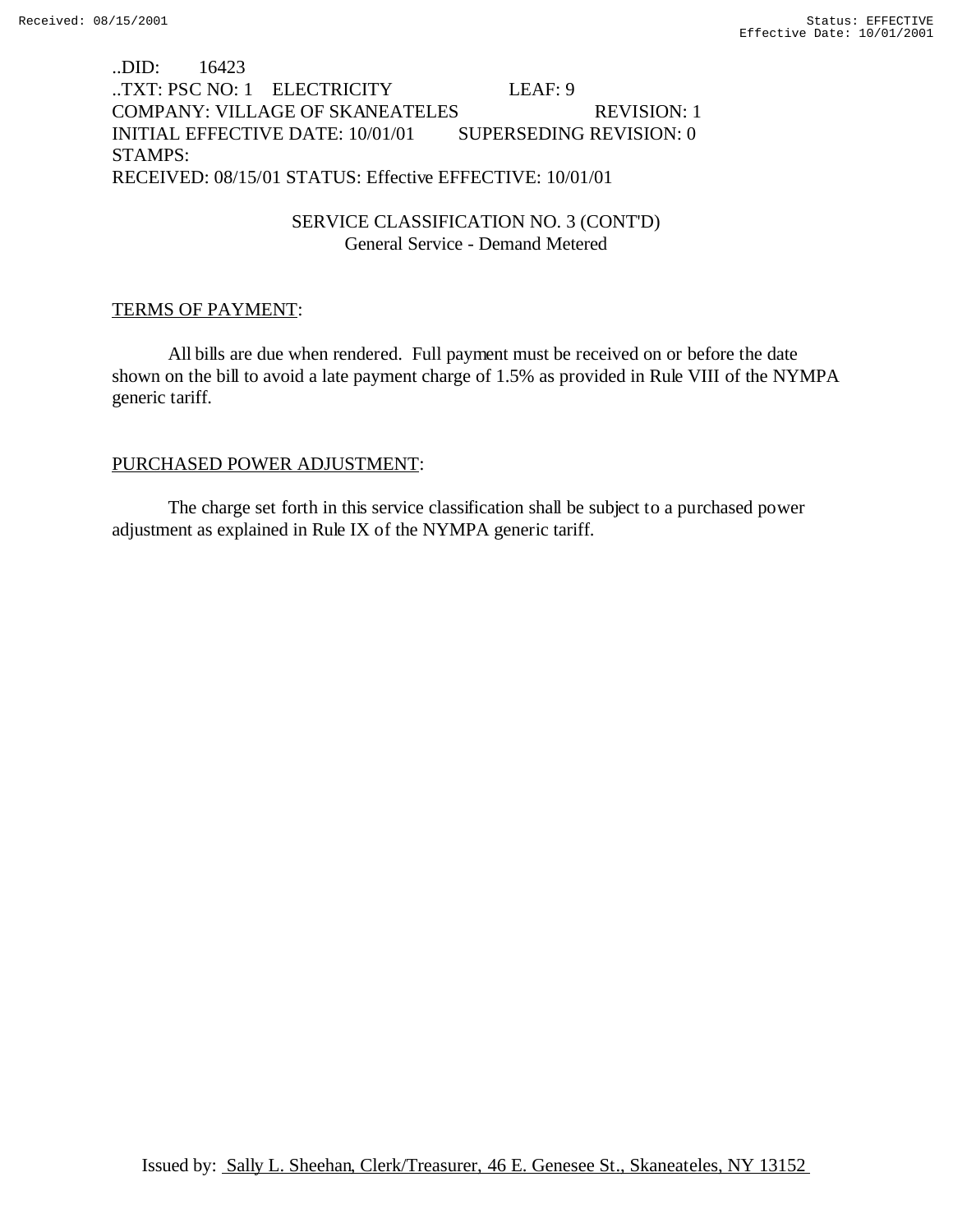### ..DID: 16424 ..TXT: PSC NO: 1 ELECTRICITY LEAF: 10 COMPANY: VILLAGE OF SKANEATELES REVISION: 1 INITIAL EFFECTIVE DATE: 10/01/01 SUPERSEDING REVISION: 0 STAMPS: RECEIVED: 08/15/01 STATUS: Effective EFFECTIVE: 10/01/01

# SERVICE CLASSIFICATION NO. 4 Private Outdoor Lighting

#### APPLICABLE TO USE OF SERVICE FOR:

Private outdoor lighting from multiple circuits. Monthly charges are assessed at a flat rate per fixture.

#### CHARACTER OF SERVICE:

Limited period, approximately 4000 hours per year, 60 cycle AC at approximately 12/240 volt.

#### MONTHLY RATE:

|                           | Rate    |
|---------------------------|---------|
| <b>Facilities Charge:</b> |         |
| 175 watts                 | \$7.30  |
| 250 watts                 | \$8.50  |
| 400 watts                 | \$12.00 |

#### TERMS OF PAYMENT:

All bills are due when rendered. Full payment must be received on or before the date shown on the bill to avoid a late payment charge of 1.5% as provided in Rule VIII of the NYMPA generic tariff.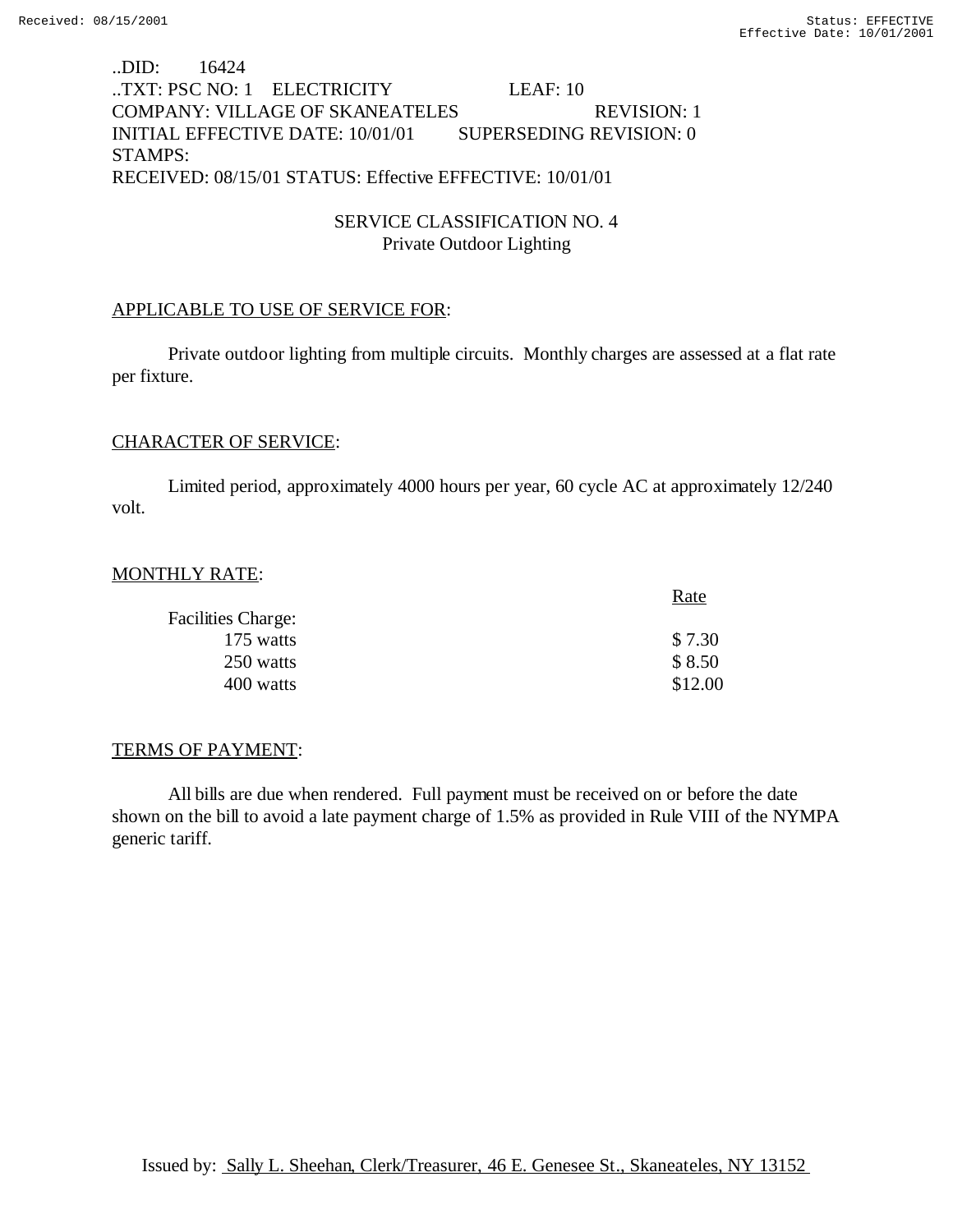# ..DID: 16425 ..TXT: PSC NO: 1 ELECTRICITY LEAF: 11 COMPANY: VILLAGE OF SKANEATELES REVISION: 1 INITIAL EFFECTIVE DATE: 10/01/01 SUPERSEDING REVISION: 0 STAMPS: RECEIVED: 08/15/01 STATUS: Effective EFFECTIVE: 10/01/01

SERVICE CLASSIFICATION NO. 4 (CONT'D) Private Outdoor Lighting

#### PURCHASED POWER ADJUSTMENT:

The charge set forth in this service classification shall be subject to a purchased power adjustment as explained in Rule IX of the NYMPA generic tariff.

#### SPECIAL PROVISIONS:

The Village will furnish, install, own, operate and maintain a photo-electrically controlled luminaire complete with suitable pipe bracket & requested multiple lamp.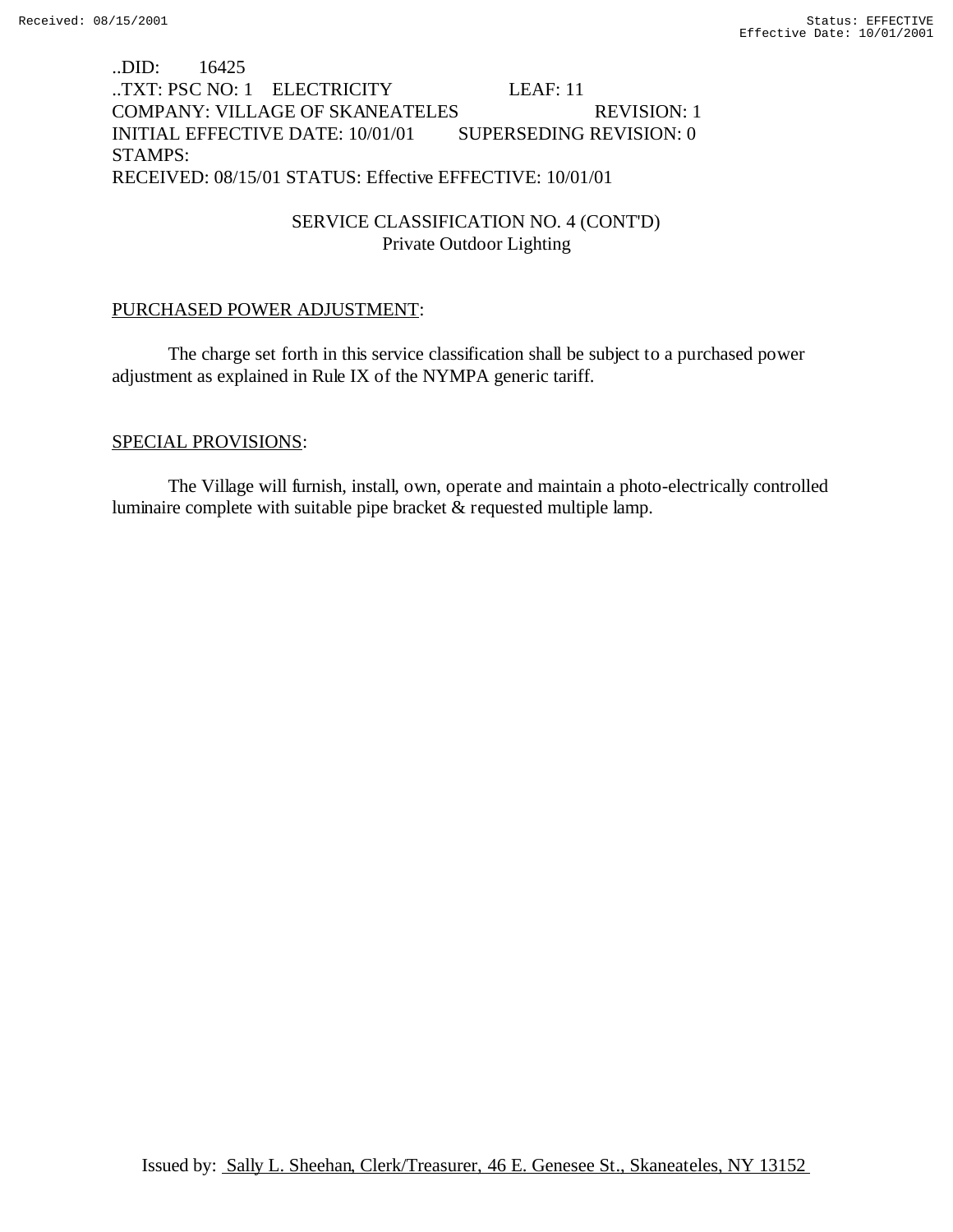### ..DID: 16426 ..TXT: PSC NO: 1 ELECTRICITY LEAF: 12 COMPANY: VILLAGE OF SKANEATELES REVISION: 1 INITIAL EFFECTIVE DATE: 10/01/01 SUPERSEDING REVISION: 0 STAMPS: RECEIVED: 08/15/01 STATUS: Effective EFFECTIVE: 10/01/01

# SERVICE CLASSIFICATION NO. 5 Street Lighting

#### APPLICABLE TO USE OF SERVICE FOR:

Street lighting. The utility may meter one service and impute this measured service to the other services of the same size and character. In that event, monthly charges are assessed by multiplying the usage of one metered fixture by the total number of fixtures.

### CHARACTER OF SERVICE:

Limited period, approximately 4000 hours per year, 60 cycle AC at approximately 120/240 volt.

#### MONTHLY RATE:

|                             | Rate     |
|-----------------------------|----------|
| Facilities Charge, per lamp | \$14.10  |
| Energy Charge, per kWh      | \$0.0337 |

#### TERMS OF PAYMENT:

All bills are due when rendered. Full payment must be received on or before the date shown on the bill to avoid a late payment charge of 1.5% as provided in Rule VIII of the NYMPA generic tariff.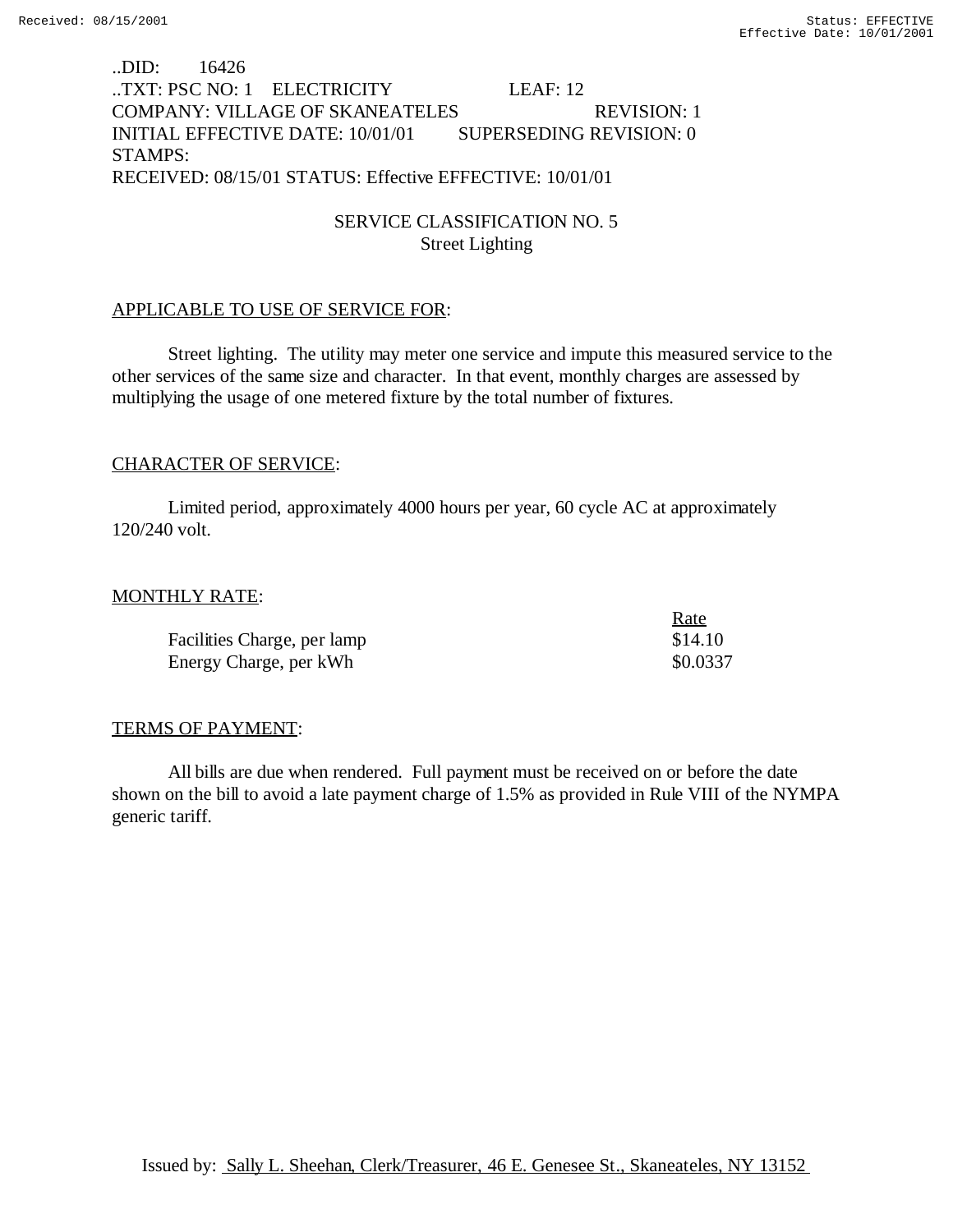# ..DID: 16427 ..TXT: PSC NO: 1 ELECTRICITY LEAF: 13 COMPANY: VILLAGE OF SKANEATELES REVISION: 1 INITIAL EFFECTIVE DATE: 10/01/01 SUPERSEDING REVISION: 0 STAMPS: RECEIVED: 08/15/01 STATUS: Effective EFFECTIVE: 10/01/01

# SERVICE CLASSIFICATION NO. 5 (CONT'D) Street Lighting

#### PURCHASED POWER ADJUSTMENT:

The charge set forth in this service classification shall be subject to a purchased power adjustment as explained in Rule IX of the NYMPA generic tariff.

#### SPECIAL PROVISIONS:

The Village will furnish, install, own, operate and maintain a photo-electrically controlled luminaire complete with suitable pipe bracket & requested multiple lamp.